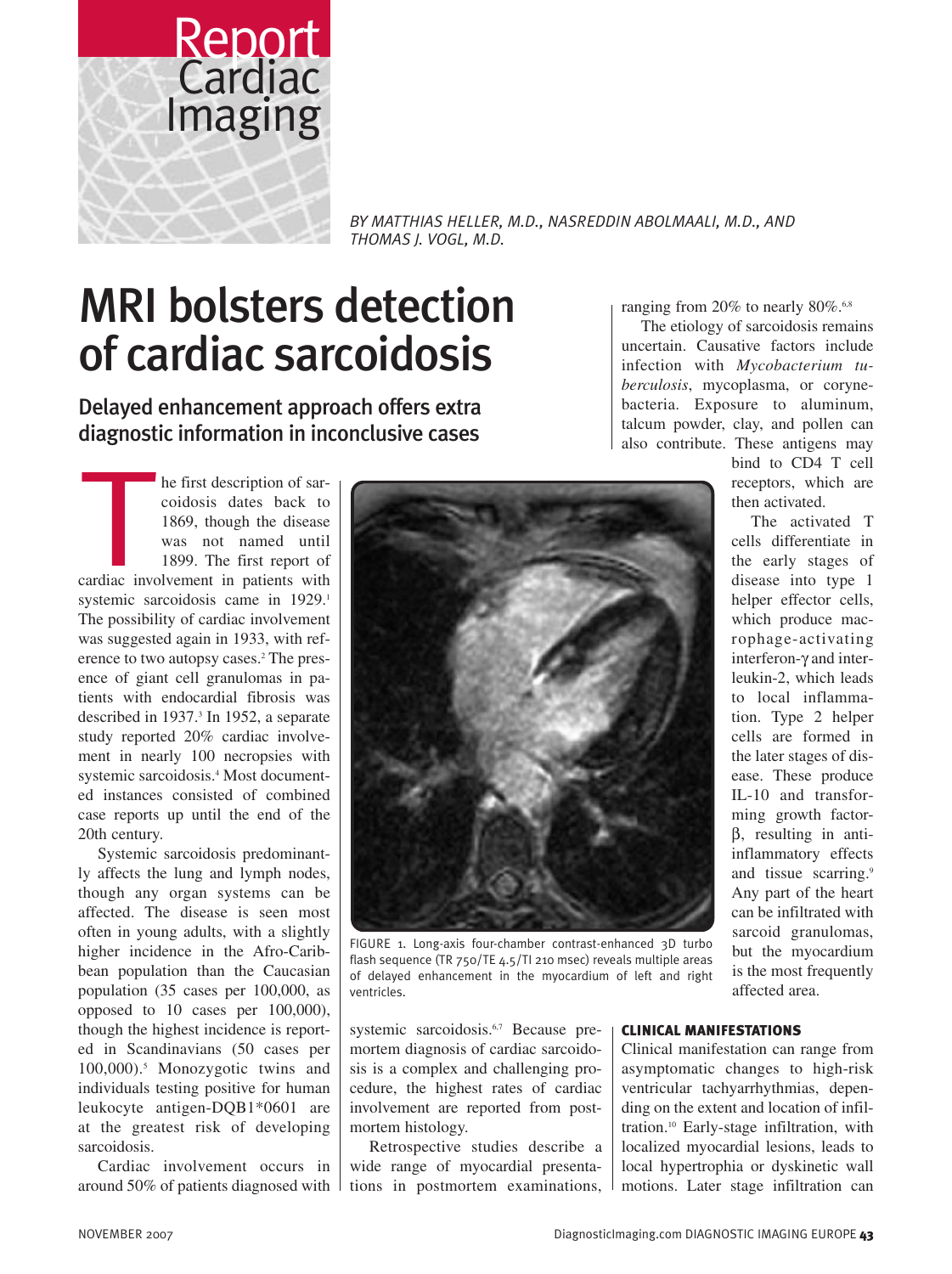

cause scarring and remodeling, with the risk of local aneurysms.

A wider, diffuse area of affected tissue can cause global myocardial hypokinesias that may even cause the heart's pumping mechanism to fail. Infiltration of the heart's conducting system may result in first-degree heart block, complete heart block, or a bundle branch block. Infiltration of the ventricular myocardium can cause

reentry tachyarrhythmias, the most common clinical manifestation.

Tachyarrhythmia accounts for 67% of all cases of sudden heart death in cardiac sarcoidosis patients.<sup>11</sup> Affected atrial tissue can result in supraventricular arrhythmias, though these are less common. Congestive heart failure is another manifestation of cardiac sarcoidosis, causing death in up to 25% of patients. High-risk tachyarrhythmias occur in only 5% of patients but are associated with a poor prognosis.12-13

#### **DIAGNOSTIC TOOLS**

Methods of diagnosing cardiac sarcoidosis include electrocardiography, echocardiography, thallium-201 scintigraphy, gallium-67 scintigraphy, PET, MRI, and endomyocardial biopsy.

Electrocardiac abnormalities can be seen in up to 50% of patients with cardiac sarcoidosis, and this method is widely used for diagnosis. The significance of these changes, however, and their correlation to cardiac lesions are vague. A 1994 report of approximately 300 cardiac sarcoidosis cases revealed that 45% of patients had ventricular tachyarrhythmias, 38% had bundle branch block, 28% supraventricular arrhythmias, and 16% sudden heart death.<sup>14</sup>

Pathological echocardiography is noted in 14% to 41% of all patients with cardiac sarcoidosis.<sup>15</sup> Findings include septal thinning or thickening, left ventricular regional dyskinesia,

ventricular aneurysms, systolic and diastolic dysfunctions, valvular abnormalities, and pericardial effusion. Echocardiography may visualize myocardial abnormalities but lacks sensitivity in detecting myocardial involvement. Although myocardial sarcoidosis increases the echogenicity of the myocardium, only large granulomas can usually be seen. Patchy infiltrations remain undetected for the most



FIGURE 2. Same patient as in Figure 1 after corticosteroid therapy. Long-axis contrast-enhanced 3D turbo flash sequence (TR 750/TE 4.5/TI 210 msec) shows notable decrease in size of sarcoid lesions.

part. Transesophageal echocardiography is not yet established for the diagnosis of cardiac sarcoidosis.

A study highlighting the utility of radionuclide myocardial scanning in patients with cardiac sarcoidosis<sup>16</sup> suggests that myocardial muscle cells show a normal uptake of Tl-201, whereas uptake is lower in areas of scarring, necrosis, or inflammation. These so-called cold spots are primarily unclear and occur in ischemia as well as sarcoidosis.

Differential diagnosis can be made from "reverse distribution," a phenomenon in which cold spots detected in the resting phase decrease or even disappear in the stress phases. This is due

to a local, reversible microvascular constriction in coronary arteries around the sarcoid granulomas. The phenomenon is observed in patients with cardiac sarcoidosis but not in those with ischemia.

#### **SCINTIGRAPHY LIMITATIONS**

The importance of Tl-201 scintigraphy is limited. Low spatial resolution and overlaying artifacts on images can

reduce the specificity of results.<sup>17</sup> Scintigraphy with Ga-67 provides an alternative option for diagnosing cardiac involvement in active disease. Because uptake is seen in areas of active inflammation, it could be a useful tool for monitoring treatment efficacy.

Areas with known sarcoid infiltration that show Tl-201 uptake but little or no Ga-67 uptake may indicate a stage of disease without active inflammation.

Invasive examinations are still important in most patients with suspected cardiac sarcoidosis. Coronary angiography will exclude coronary heart disease. Myocardial biopsies are recommended to provide histological proof of suspected cardiac involvement. These biopsies are normally taken from the myocardium of the right ventricle, though the most frequently affected area is in the myocardium of the

left ventricle. Most biopsies consequently give false-negative results, leading to an unacceptably low success rate for myocardial biopsies of around 25%.10,11,18

Only a few studies with small numbers of patients predict that F-18 FDG-PET may be useful in cardiac sarcoidosis. Accumulation of F-18 FDG in inflammatory areas of the myocardium has demonstrated higher sensitivity for the detection of myocardial lesions than Tl-201 or Ga-67 scintigraphy.16 Its specificity for the diagnosis of cardiac sarcoidosis has yet to be confirmed, though.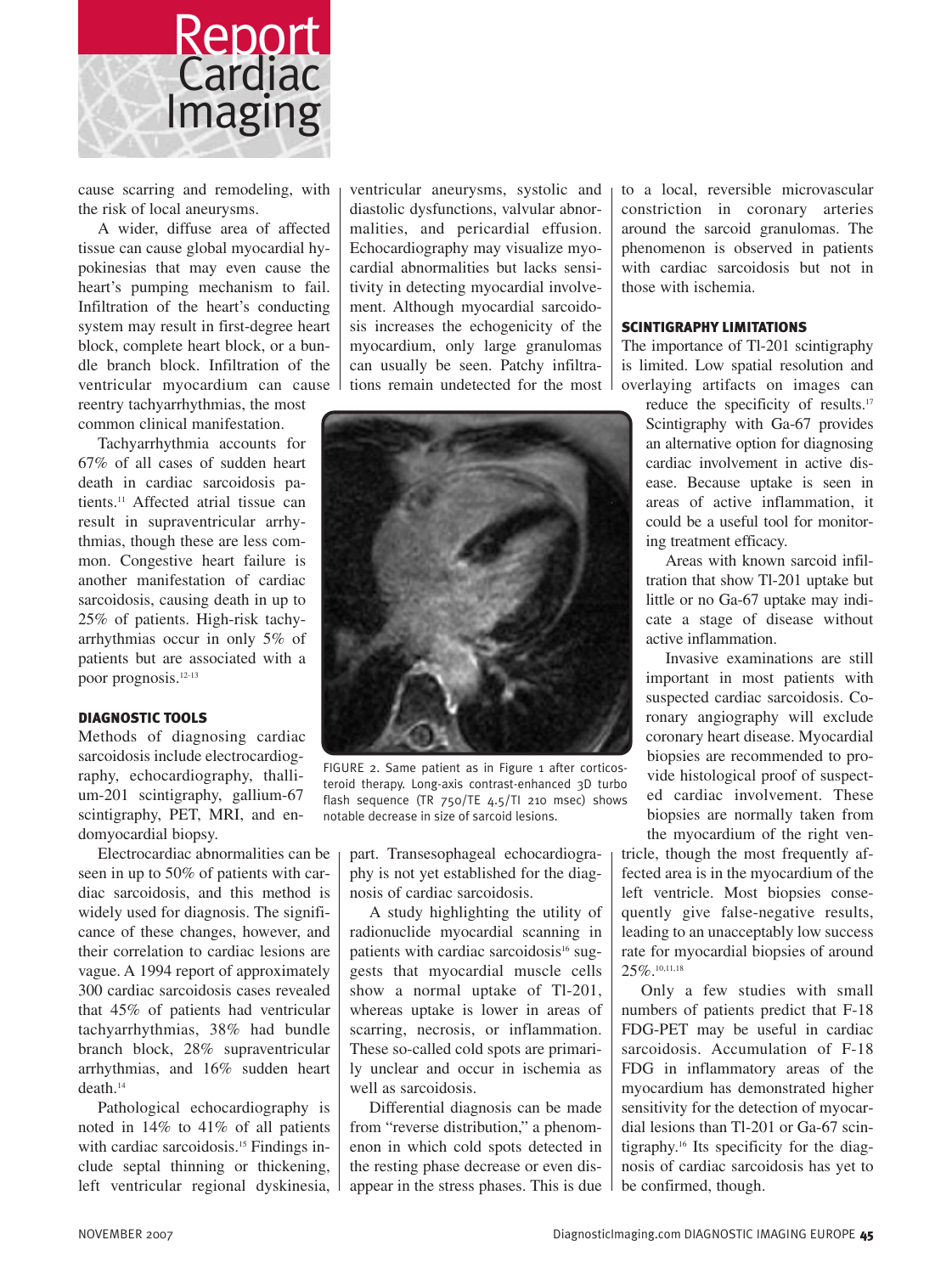

## **BENEFITS OF MRI**

Cardiac MRI appears to be the most valuable tool for tissue characterization. Detection of cardiac sarcoidosis was described in a few case reports prior to the late 1990s as intramyocardial signal intensity on T2-weighted MRI due to edema and inflammation. A study in 2001 reported localized contrast-enhanced myocardial areas in eight out of 16 patients with known cardiac sarcoidosis.19 Research published the following year showed the usefulness of MRI in monitoring the efficacy of steroid therapy by detecting lesion shrinkage.<sup>20</sup>

MRI assessment of cardiac sarcoidosis has benefited from use of the delayed enhancement technique, performed 15 to 20 minutes after administration of gadolinium-DTPA (Figures 1 through 4). This has enabled MRI to provide additional information, especially when myocardial biopsy or other imaging approaches prove inconclusive. The inherent soft-tissue contrast, especially after intravenous contrast administration, generates a high sensitivity for myocardial tissue abnormalities. Irreversibly injured myocardium with fibrosis or necrosis can then be visualized accurately by delayed enhancement imaging.<sup>20-25</sup>

The high spatial resolution of MRI allows a more precise evaluation of the heart tissue than is available with other modalities. Myocardial thinning and thickening and wall motion abnormalities can all be detected with MR. Tissue abnormalities induced by sarcoidosis demonstrate a pattern on delayed enhancement imaging similar to that of lesions induced by myocardial ischemia, though the distribution is not related to coronary vascular territories.

Hyperkinesias of the affected myocardial areas are quite common.<sup>26,27</sup> In particular, involvement of the interventricular septum is a typical finding. The origin of ventricular tachyarrhythmias and wall motion abnormalities,

along with delayed enhancement, indicates that sarcoidosis has affected the myocardium (the term origin here means the point of origin from which these tachyarrhythmias emerge; i.e., from infiltrations in the His-Purkinje system). The underlying ventricular tachyarrhythmias in sarcoidosis are interpreted as a reentry mechanism with involvement of the His-Purkinje system. Because tachyarrhythmias occur only occasionally, MRI quality is not hampered substantially. MRI may be unhelpful in patients with pacemakarea. Short-axis views covering the entire heart and four-chamber views are performed using the following protocol:

• T2-weighted MRI with breathhold turbo inversion recovery sequence. Inversion time: 170 msec for fat suppression;

• TrueFISP cine sequence used for dynamic left ventricular analysis. Contiguous short-axis views cover both ventricles. Additional three- and four-chamber views also performed;

• 3D turbo flash sequence for delayed enhancement imaging. In-

> version time individually optimized in short and long axes; and

> • 3D turbo flash sequence for delayed enhancement imaging performed using an optimized inversion time of 210 msec in short and long axes.

> The Japanese Ministry of Health and Welfare has provided guidelines to assist in the diagnosis of cardiac sar- $\text{coidosis.}^{28}$  These guidelines need to be supplemented with criteria from MRI, given the modality's superior temporal and anatomical resolution.

#### **TREATMENT REGIMEN**

ers or an implantable cardioverterdefibrillator.

enhancement.

FIGURE 3. Short-axis contrast-enhanced 3D turbo flash sequence (TR 750/TE 4.5/TI 210 msec) reveals anteroseptal delayed

Cardiac MRI is a rapid, high-resolution, noninvasive method of screening for myocardial involvement and fibrosis occurring in cardiac sarcoidosis. We perform the technique on a 1.5T scanner (Magnetom Sonata Maestro Class, Siemens Medical Solutions) using a body surface coil and spine coil. T1-weighted multislice multiphase turbo spin-echo sequences are used to visualize the entire mediastinal

Treatment of cardiac sarcoidosis consists of corticosteroid application, antiarrhythmic treatment, implantation of pacemakers and defibrillators, and, ultimately, a heart transplant.

Controversy over the dose and duration of corticosteroid treatment is ongoing. Corticosteroids are believed to work by reestablishing the balance between type 1 and type 2 helper cells. They should halt progression of cardiac infiltration and improve survival time but have no effect on